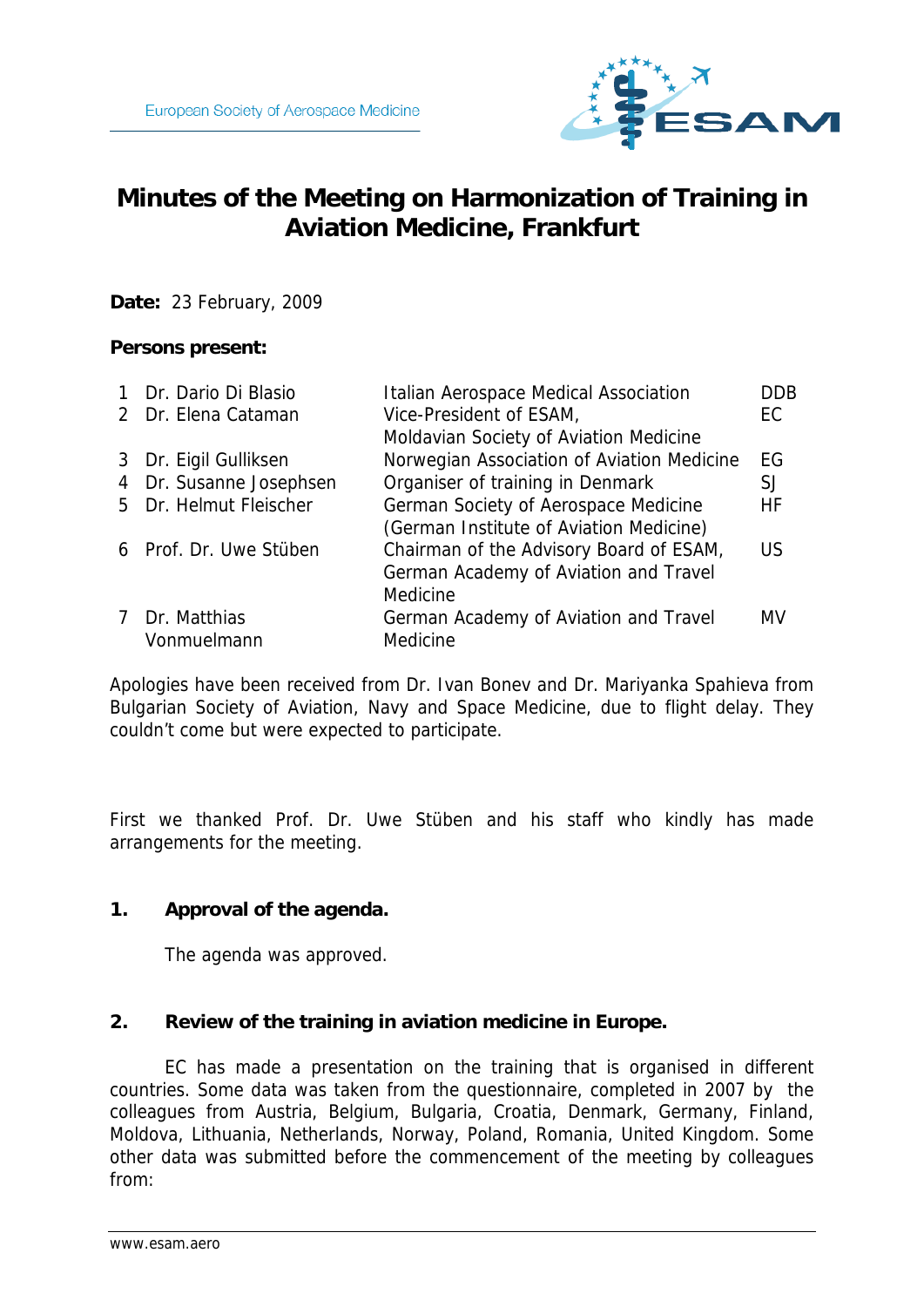

- Aeromedical Association of Belgium - Dr. Gilbert Brisaert,

- Bulgarian Society of Aviation, Navy and Space Medicine - Dr. Mariyanka Spahieva

- Bulgarian Association of Aviation and Space Medicine and Psychology – Dr. Roumen Zlatev and Dr. Ivan Nedkov;

- German Society of Aerospace Medicine (German Institute of Aviation Medicine) – Dr. Klaus Kimmich,

- German Academy of Aviation and Travel Medicine Prof. Uwe Stüben,
- Netherlands Association for Aviation Medicine Dr. Ries Simon
- Russian Civil Aviation Medical Association Dr. Elena Kolesnikova
- Spanish Society of Aerospace Medicine Dr. Enriqueta Alomar Serrallach,
- Swedish Association of Aviation Medicine Dr. Lennart Johansson
- Association of Aeromedical Examiners from United Kingdom Dr. Kevin Herbert

Most of the courses organized in Europe are conducted in compliance with syllabus of JAR-FCL 3.

Information from curriculums, presented by German Society of Aerospace Medicine, German Academy of Aviation and Travel Medicine, Romanian Society of Aerospace Medicine and proposals from Belgium, Russia, Moldova, as the syllabus of JAA and ICAO Curriculum in aviation medicine training were open for discussions.

DDB presented experience on training in Aviation Medicine organized by the Aerospace Medicine Department (Flight Test Center) of Italian Air Force. It takes place in Pratica di Mare AFB (Rome), twice a year, and deals with a Basic course for 20-25 attendees, usually 60-70% military, 30-40% civilian.

The course is organized for 3 different kinds of AMEs that can only re-issue Class 2 medical certification:

- 1. Air Force Flight Surgeons Officers (military)
- 2. Aviation Medicine Physicians (civilian)
- 3. Sports Medicine Physicians (civilian).

In Italy Class 1 (any issuing), Class 2 (first issuing and any waiver decision) are delegated to one of the following AMS/AMCs:

- a) Italian Air Force Aeromedical Institutes (Rome and Milan)
- b) Maritime and Aeronautical Health Departments
- c) Centers authorized by Health, Transportation or Defense Ministry.

MM has done presentation on basic, advanced, refresher courses and Diploma in aviation medicine that are organised by the German Academy of Aviation and Travel Medicine from 1991. Every year basic and advanced training courses for 25 attendees are conducted. The content of the basic course should be better oriented to the general aviation issues and the advanced training - for topics related to airline operations according to the scope of the work of AME(s), for whom the courses are conducted. In Germany for nearly 100 000 pilots there are about 700 AME(s), 100 of them are for Class 1 medical certification. All of them are holders of different types of pilot licenses.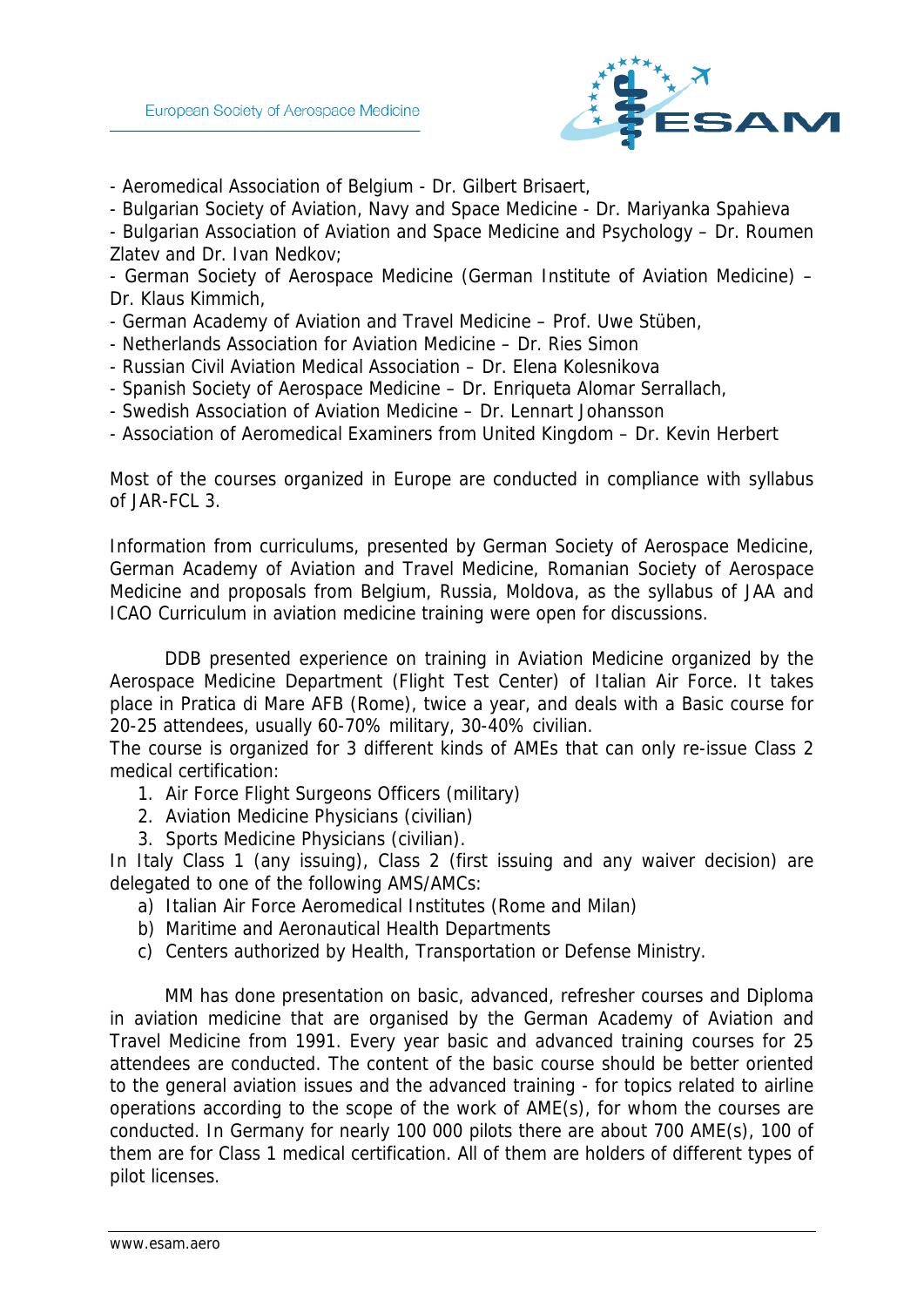

Refresher training is organized every year, 200-250 AME(s) attend it. In the Course for the Diploma in aviation medicine more attention is given to the cockpit experience, doctors could fly as observers, getting the knowledge and work experience of the airline pilots.

EG has done presentation on training that is conducted in Norway. It is a basic course for military and civilian doctors (50%/50%). Big attention is given to practical demonstration of hypoxia, spatial disorientation simulation and others. Due to the fact that doctors in occupational medicine could get accreditation points for this course, there are 30-40 attendees for this course each year.

 US – in Germany waiver decision is delegated to AMC and to AME(s) Class I This means that more responsibility lies on them. They should be extremely well trained.

 SJ – in Denmark from 1988 the training was provided by military. From 1999 when JAR-FCL 3 has been implemented – in conjunction with CAA. 2 basic (for 20 AME(s)) and 1 advanced course (for 8-9 AME(s)) are organized annually. Courses could be conducted in English if foreigners attend it. The duration of the courses: 3 weeks for the basic course and 3 weeks for the advanced. More practical demonstrations are included. We intend to organize the course for the administrative procedures. AME(s) should be more motivated and be stronger in taken decisions. Different complicated cases will be analysed during this course together with administrative aspects.

 HF made a presentation on the experience of the German Institute of Aviation Medicine that conducts the training in aviation medicine since 1959. It organises 3 courses each year, 2 weeks for basic, 2 weeks for advanced, 2 weeks for the military doctors. Basic and advanced courses are held according to JAR's syllabus, 77 hours each. Many hours (more than 20) are given to practical training.

### **4. Proposals for improvement in training.**

 US – the basic training should address more the problems that are related to pilots of general aviation and health problems that could occur in pilots from 14 to 85 years old. For example: hypoxia training for glider and small aircraft pilots is more important than for the airline and military pilots who are always supplied with oxygen so must be better reflected at the basic course. For advanced more information should be given referring to the cabin environment like rostering, jet leg, fatigue etc. The topics should be different for recreational flying (basic) and commercial transport operations (advanced).

 SJ – basic course could be attended by doctors in aviation medicine, not interested in medical certification – more general aspects of aviation medicine should be given.

 EG – air force doctors would not be too much interested in some civilian topics.